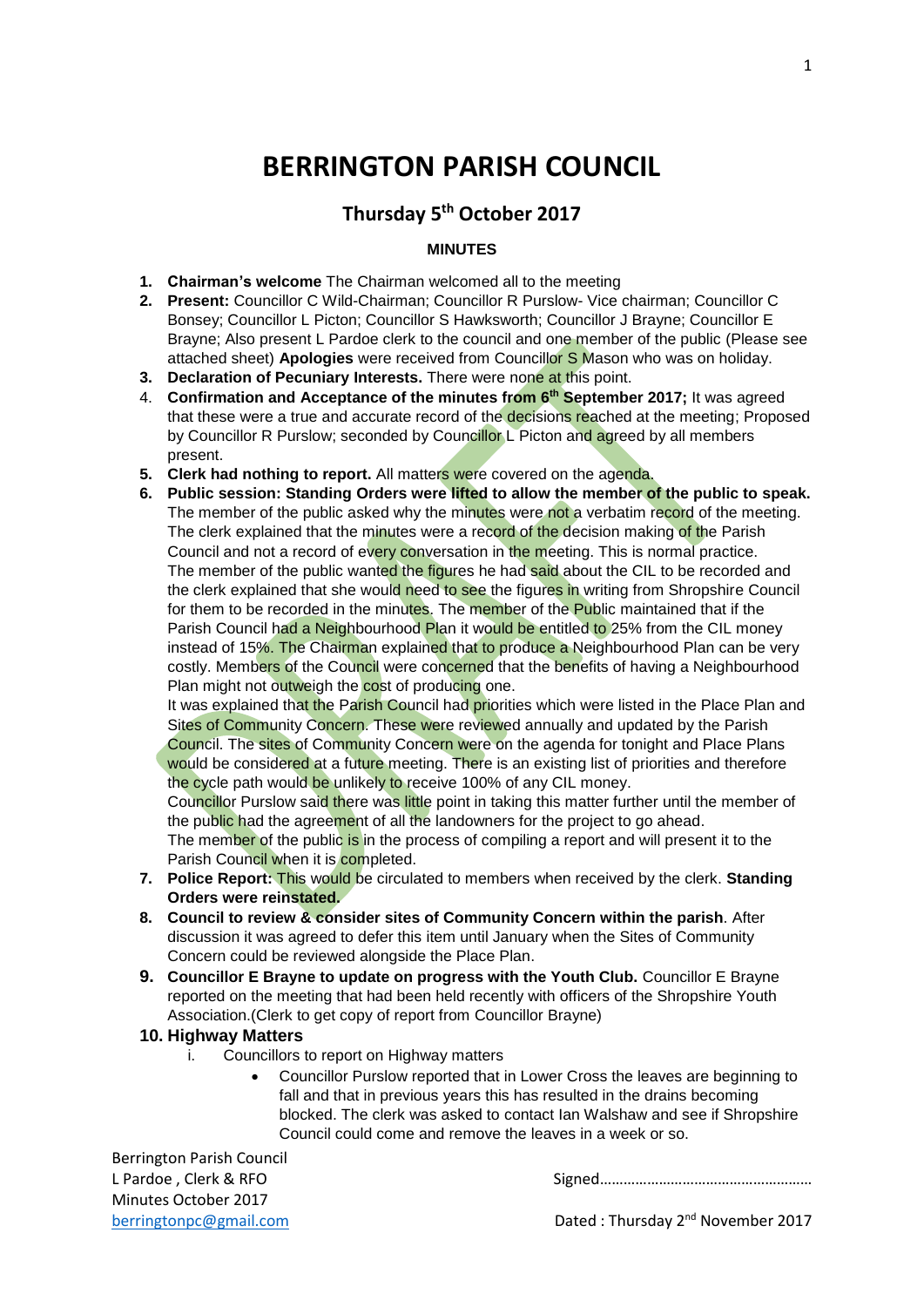$\overline{2}$ 

- Councillor Brayne reported that the council needed to get some dust to build up the entrance to the playing field which will stop the playing field flooding. Clerk & Councillor Brayne to look at contacting S Bott to see if he would be able to do this for us.
- The Parish Council agreed to have the edge of the filed reseeded by S Bott to make cutting the grass easier.
- Councillor Brayne reported that the Brompton Bench had been removed by the National Trust for Health and safety reasons as it was directly under a tree which is dying. To replace the bench the parish council would need to put a new concrete base down before purchasing a new bench. It was agreed to leave it as it is for the time being.
- Councillor Purslow reported that some trees had been cut down and that Fletcher Homes were beginning to put in the markings for the layout of the new roundabout.
- Clerk was asked to contact Jason Hughes at Shropshire Council to find out when the VAS would be moved.
- ii. Clerk had nothing to report.

# **11. Planning**

#### **Previously considered applications:**

- Reference: 17/02466/FUL Address; Berrington Hall, Berrington, Shrewsbury Proposal: Conversion of stable block and apple loft to provide residential accommodation for multiple occupancy ancillary to the main building and workshop/studio/storage space; Permission granted 25/9/2017
- Reference:17/02467/LBC Address; Berrington Hall, Berrington Proposal: Works to listed building to facilitate the renovation and conversion of Stable Block and Apple loft to provide residential accommodation to include the insertion of doors/windows/roof lights; insertion of partition walling; wood treatment, insulation, drainage and facilities; replacement flooring, erection of external staircase, remedial works to walling. ; Permission granted 25/9/2017

 Reference: 17/03417/LBC Address; the Wain House, Berrington, Shrewsbury Proposal; Replacement of the windows and doors to the front elevation; Permission granted 5/9/2017

Reference: 17/03554/FUL;

 Address: Royal Oak, Pitchford Road, Condover Proposal. Demolition of existing outbuildings; conversion of existing pair of dwellings into one dwelling with garage extension; erection of detached dwelling with garage and formation of new relocated site access. Awaiting decision

#### **Council to consider new planning applications**:

- Reference;17/04112/PMBPA
	- Address: Grove Barn, the Grove, Pitchford Road, Condover

Proposal: Application for prior approval under part3, class MB of the Town \* Country Planning (General permitted Development) (Amendment & Consequential provisions) (England) Order 2014 for the change of use from agricultural to residential use.

After discussion it was agreed that the Parish Council would offer no comment to this application. Proposed by Councillor C Wild; seconded by Councillor S Hawksworth and agreed by all members present.

**Council to consider new planning applications received after the Agenda has been published;** there were no new applications for consideration.

Berrington Parish Council Minutes October 2017

L Pardoe , Clerk & RFO Signed………………………………………………

[berringtonpc@gmail.com](mailto:berringtonpc@gmail.com) **Dated** : Thursday 2<sup>nd</sup> November 2017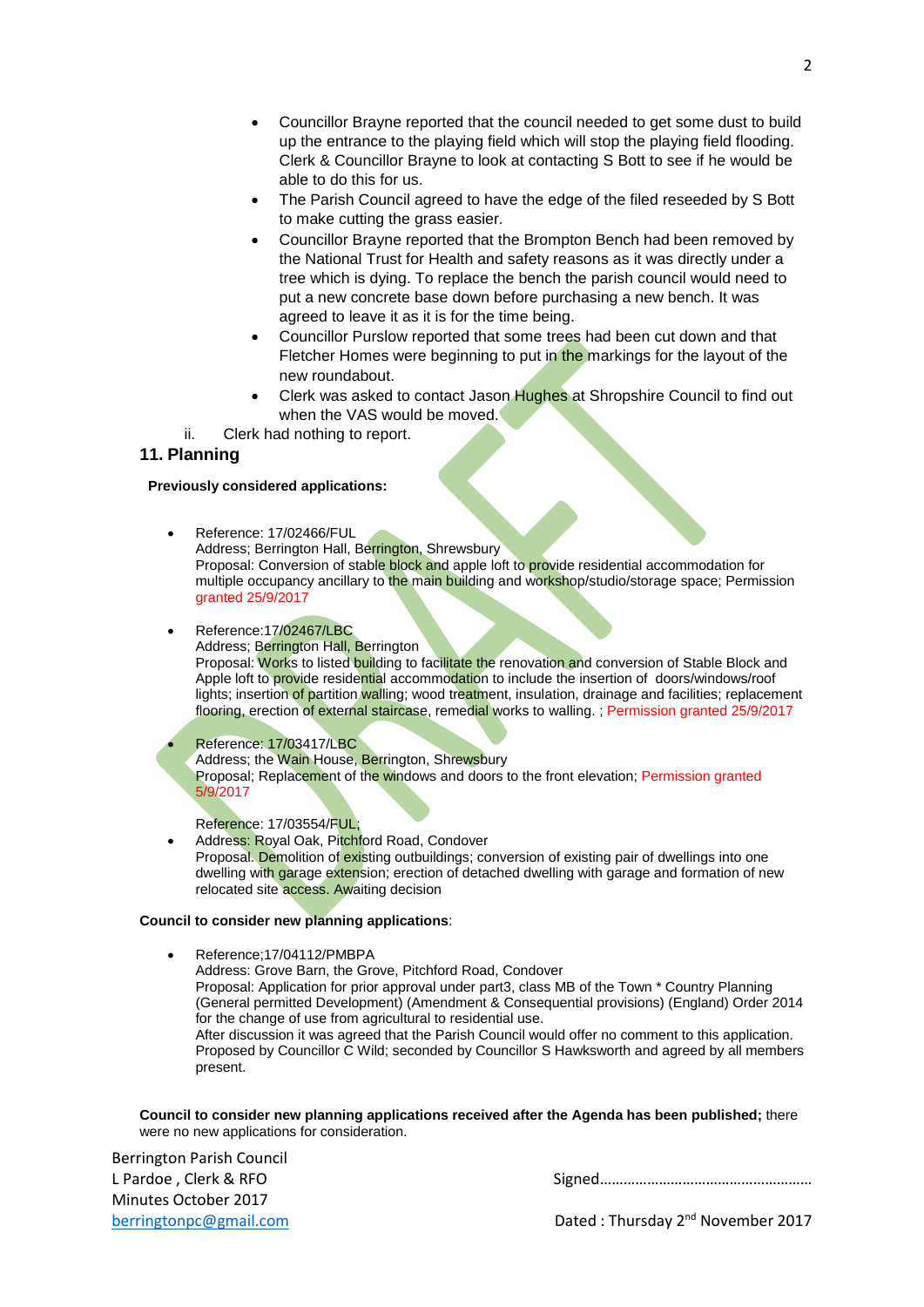#### **12. Finance**

- i. Bank Reconciliation for the month end September 2017; it was agreed to accept the Bank reconciliation as presented by the clerk; proposed by Councillor E Brayne; seconded by Councillor S Hawksworth and agreed by all members present.
- ii. Accounts for payment; It was agreed to pay the accounts as presented by the clerk with the addition of two extra cheques. Proposed by Councillor E Brayne; seconded by Councillor S Hawksworth and agreed by all members present.

| 1113                  | <b>Shropshire Council</b> | <b>Lighting 1st Quarter</b> | 179.23  |
|-----------------------|---------------------------|-----------------------------|---------|
| 1114                  | <b>SJF Printing</b>       | Pump printing               | 628.00  |
| 1115                  | <b>HMRC</b>               | <b>PAYE</b>                 | 34.60   |
| 1116                  | L Pardoe                  | <b>Expenses</b>             | 28.28   |
| <b>Standing Order</b> | L Pardoe                  | Salary                      | 358.21  |
| 1117                  | <b>National Trust</b>     | Rent                        | 112.10  |
| 1118                  | <b>Shropshire Council</b> | <b>Lighting 2nd Quarter</b> | 179.23  |
| 1119                  | L Pardoe                  | Delivery of Pump            | 20.00   |
| 1121                  | Came & Co                 | Insurance                   | 1102.87 |
|                       |                           | Total                       | 2642.52 |

- iii. Council to consider quotes for Insurance renewal in October –e-mail forwarded to all members. Came & Co have given the Council three quotes for consideration and recommend accepting Ecclesiastic there is the potential for further saving with a three year contract. It was agreed to accept the Ecclesiastical quote for the next three
- iv. years for the Parish Councils Insurance.£1,102.87pence
- v. Council to consider if it wishes to continue receiving the power for the street lighting through Shropshire Council. After discussion it was agreed to remain with Shropshire Council as being the best value for money.
- vi. Council to consider the purchase of Christmas tree for the Community Centre. The Community Centre already has an artificial tree.
- vii. It was agreed that the clerk would contact E-on for prices to replace the street lamps with more energy efficient LED ones and also the cost for the replacement of some of the lamp posts which were in a bad state of repair.
- **13. Play Area Matters:** AS the Parish Council had still received no response for the clerks request for a copy of the ROSPA inspection reports for the Play Areas from Greenbelt. She asked if she should contact Persimmon as the owners of the Play Areas (Greenbelt managing them on their behalf). It was agreed that she do this and see if we could get any response.
- **14. Correspondence:** This was noted.

### **15. Parish Matters:**

- Councillor Brayne had some prices for a shed for the Play Equipment to be stored in. He suggested that the Parish Council wait and see how the Youth Club went before purchasing a shed for storage.
- The clerk to contact E-on and arrange a site meeting with Councillor S Hawksworth, J Brayne & E Brayne to look at which street lights were in a bad state of repair and in need or replacement.
- 16. Date and time of next meeting: It was agreed that this would be held on Thursday 2<sup>nd</sup> November 2017 starting at 7.00pm.
- 17. The Chairman thanked all for attending and closed the meeting at 8.45pm.

Berrington Parish Council Minutes October 2017

L Pardoe , Clerk & RFO Signed………………………………………………

[berringtonpc@gmail.com](mailto:berringtonpc@gmail.com) **Dated** : Thursday 2<sup>nd</sup> November 2017